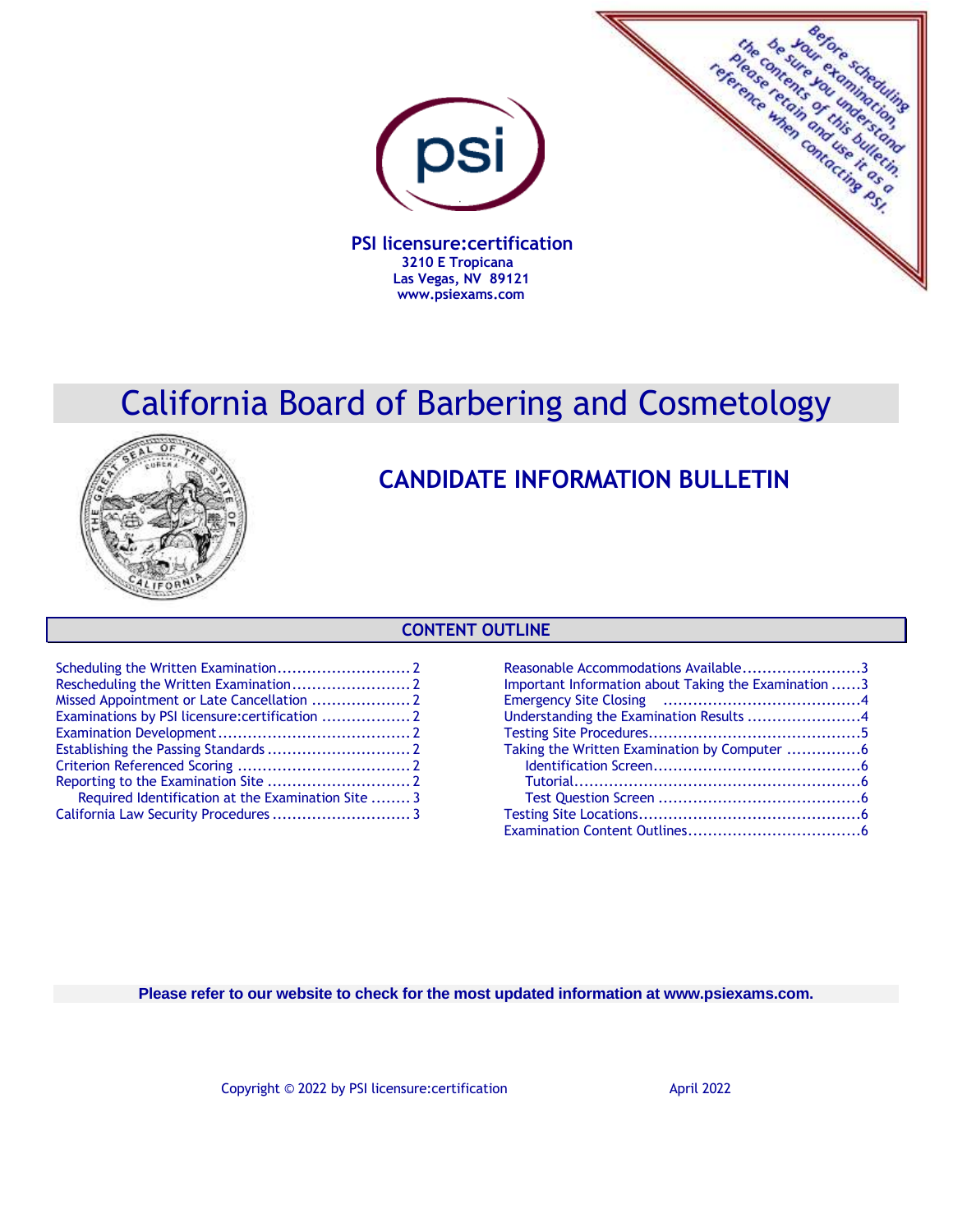## **SCHEDULING THE WRITTEN EXAMINATION**

In most California testing centers, testing does not take place on the following major holidays:

| <b>Memorial Day</b>     | <b>Closed May 30, 2022</b>  |
|-------------------------|-----------------------------|
| <b>Independence Day</b> | Closed July 4, 2022         |
| <b>Labor Day</b>        | Closed September 5, 2022    |
| <b>Thanksgiving Day</b> | Closed November 24-25, 2022 |
| <b>Christmas Day</b>    | Closed December 26-27, 2022 |
| New Year's Day          | Closed January 1, 2023      |
| Martin Luther King Jr.  | Closed January 16, 2023     |

Candidates must schedule their own examination date and time.

#### **INTERNET SCHEDULING**

You may schedule a test via the Internet, 24 hours a day, at [www.psiexams.com.](http://www.psiexams.com/) Upon completion of the online registration form, you will be given the available dates for scheduling your test. You will need to choose a date to complete your registration. Upon successful registration, you will receive a traceable confirmation number.

### **TELEPHONE SCHEDULING**

Call PSI Customer Service at (877) 392-6422, Monday through Friday between 4:30 am and 7:00 pm and Saturday, between 8:00 am and 2:00 pm, Pacific Time, to schedule your appointment for the test. TDD service is available at (800) 735-2929.

## **RESCHEDULING THE EXAMINATION**

**If you miss or are late for your appointment**, you will lose your examination fee and will be required to apply for reexamination through the BBC by submitting a new application and fee.

You may cancel and reschedule a written examination appointment without forfeiting your fee *if your cancellation notice is received 2 days prior to the scheduled examination date.* You may reschedule online at [www.psiexams.com,](http://www.psiexams.com/) or you may call PSI at (877) 392-6422.

**Note: A voice mail message is not an acceptable form of cancellation. Please use the PSI Website or call PSI and speak to a Customer Service Representative.**

## **MISSED APPOINTMENT OR LATE CANCELLATION**

If you miss your appointment, you will not be able to take the examination as scheduled, and further you will forfeit your examination fee, if:

- 1. You do not cancel your appointment for written examination 2 days before the scheduled examination date;
- 2. You do not appear for your examination appointment;
- 3. You arrive after examination start time;
- 4. You do not present proper identification when you arrive for the examination.

## **EXAMINATIONS BY PSI LICENSURE:CERTIFICATION**

This Candidate Information Bulletin provides you with information about the examination and application process for becoming licensed as a Barber, Cosmetologist, Manicurist, Esthetician, and Electrologist in the State of California.

The Board has contracted with PSI licensure:certification (PSI) to conduct its examination program.

### **EXAMINATION DEVELOPMENT**

The tests being administered are developed solely by PSI. Test items (questions) are researched, written, referenced, and reviewed by subject matter experts within the licensure field throughout the United States. Each item is validated and referenced for accuracy and consistency with entry level practice.

## **ESTABLISHING THE PASSING STANDARDS**

Licensing tests are designed to assess test taker knowledge of health and public safety necessary to protect the consumer while performing services within the licensure scope of practice. The test experience is mandated to ensure a licensee possesses the basic knowledge of entry level skills to work safely and not harm a consumer.

In accordance with Business and Professions Code, Section 101.6, the purpose of Boards, Bureaus, and Commissions is to "… establish minimum qualifications and levels of competency and license persons desiring to engage in occupations they regulate upon determining such persons possess the requisite skills and qualifications necessary to provide safe and effective services to the public, or register or otherwise certify persons to identify practitioners and ensure performance according to set and accepted professional standards."

#### **CRITERION-REFERENCED SCORING**

The theory tests use a criterion-referenced passing score which applies standards for competent practice to all test takers regardless of the form of the test administered. A criterionreferenced passing score increases the likelihood that test takers who pass a licensure test will have sufficient knowledge and experience to practice safely and competently. Test development and psychometric procedures are adhered to make certain no test taker is at an advantage or disadvantage. The criterion-referenced passing score for the test is considered 75% or above.

## **REPORTING TO THE EXAMINATION SITE**

On the day of the examination, you must arrive at least 30 minutes prior to your scheduled appointment time. This allows time for check-in and identification verification and provides time to familiarize yourself with the examination process. If you arrive late, you may not be admitted to the examination site and you may forfeit your examination registration fee. Even though candidates will be thumb printed, you are still required to comply with any identification requirements established by the appropriate regulatory entity.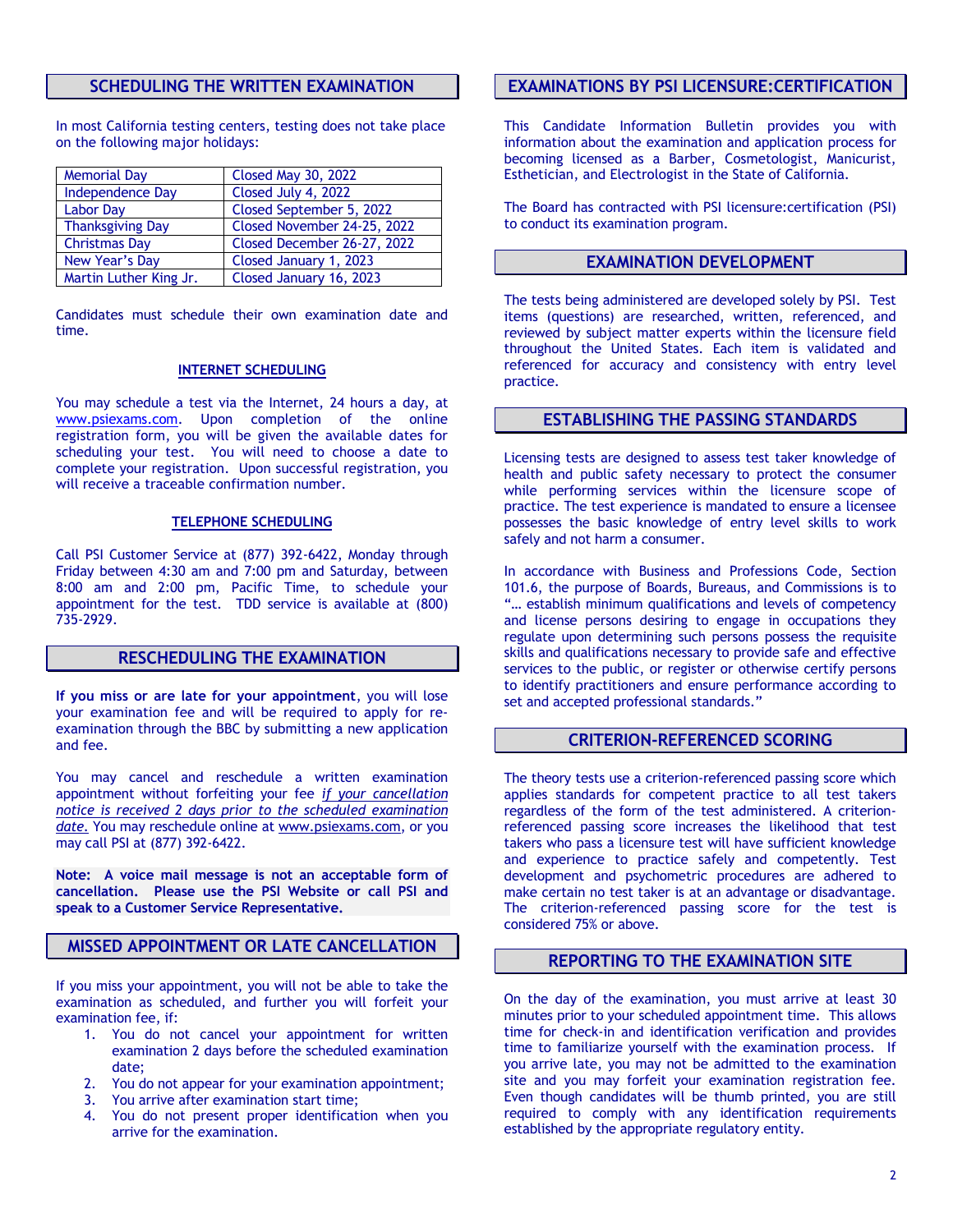#### **REQUIRED IDENTIFICATION AT EXAMINATION SITE**

In order to be admitted into the examination, you must present valid Government-issued photographic identification. Examples are as follows:

- An unexpired State-issued Driver's License (any State)
- An unexpired State Identification Card (any State)
- A current U.S. military-issued identification card
- A valid passport (unexpired)--any country
- A U.S. Government-issued Passport Card
- An employment authorization card
- A Permanent Resident Card

*All photographs must be recognizable as the person to whom the identification card was issued. The name on the application must match the photographic I.D. card. All I.D.'s must be current/unexpired.*

**FAILURE TO PROVIDE APPROPRIATE IDENTFICATION AT THE TIME OF THE EXAMINATION WILL RESULT IN A CANDIDATE NOT BEING ABLE TO SIT FOR THE EXAMINATION.** Candidates who fail to appear for the examination or who are not admitted due to improper identification must submit the reexamination application along with the applicable fee to the BBC in order to be eligible to reschedule their examination.

## **CALIFORNIA LAW SECURITY PROCEDURES**

Section 123 of the California Business and Professions Code states: It is a misdemeanor for any person to engage in any conduct which subverts or attempts to subvert any licensing examination or the administration of an examination, including, but not limited to:

- Conduct which violates the security of the examination materials;
- Removing from the examination room any examination materials without authorization;
- The unauthorized reproduction by any means of any portion of the actual licensing examination;
- Aiding by any means the unauthorized reproduction of any portion of the licensing examination;
- Paying or using professional or paid examination-takers for the purpose of reconstructing any portion of the licensing examination;
- Obtaining examination questions or other examination material, except by specific authorization either before, during, or after an examination; or
- Selling, distributing, buying, receiving, or having unauthorized possession of any portion of a future, current, or previously administered licensing examination.
- Communicating with any other candidate during the administration of a licensing examination.
- Copying answers from another candidate or permitting one's answers to be copied by another candidate.
- Having in one's possession during the administration of the licensing examination any books, equipment, notes, written or printed materials, or data of any kind, other than the examination materials distributed, or otherwise authorized to be in one's possession during the examination.
- Impersonating any candidate or having an impersonator take the licensing examination on one's behalf.

Nothing in this section shall preclude prosecution under authority provided for in any other provision of law. In addition to any other penalties, a person found guilty of violating this section shall be liable for the actual damages sustained by the agency administering the examination not to exceed ten thousand dollars (\$10,000) and the costs of litigation.

## **REASONABLE ACCOMMODATIONS AVAILABLE**

Candidates with a physical or mental impairment that substantially limits a major life activity may be eligible for accommodation in the testing process to assure that the examination accurately reflects knowledge, skills or abilities. The BBC and PSI are fully compliant with ADA guidelines and will provide reasonable accommodations. Scheduling services are also available via our Telecommunications Device for the Deaf (TDD) by calling 800.735.2929.

If you need accommodations to take the examination, you must submit a Request for Reasonable Accommodations form with your license application. The form must be signed by the professional making the diagnosis. You will be required to explain the disability and what reasonable accommodation is needed. A letter from your health-care provider must be included, confirming the disability and justifying the need for accommodations using the criteria in the request form.

You must apply with the Board. Approval for accommodations must be received by PSI **before** you schedule your examination appointment with PSI.

## **IMPORTANT INFORMATION ABOUT TAKING AN EXAMINATION**

- 1. All candidates will have their thumb print taken during examination check-in. The thumb print must be matched after candidates return from a restroom break and any time the candidate leaves and returns to the test site after check-in.
- 2. The temperature in the testing room is maintained at a moderate level. Candidates are advised to layer clothing. Acceptable layered clothing includes lightweight shirts, sweaters, and pullovers without pockets or hoods. These items must be worn upon check-in, while you wait to enter the testing room, and during your initial seating for the examination. If the layered item is removed during the examination, you will be required to store it in the lobby while time continues to count down on your examination. Outerwear (coats, heavy jackets, vests, shawls, scarves, etc.) is not allowed in the testing rooms.
- 3. There are timing mechanisms available in the testing room and on the computer console to help candidates keep track of time during the test administration. Candidates are not permitted to bring watches or other timekeeping devices into the testing rooms.
- 4. Only one candidate will be allowed to take a restroom break at a time. Candidates are required to sign out when leaving and returning to the testing room. If a candidate's restroom break takes longer than 5 (five) minutes, a proctor will check on the candidate and will notify the applicable regulatory entity of the occurrence. The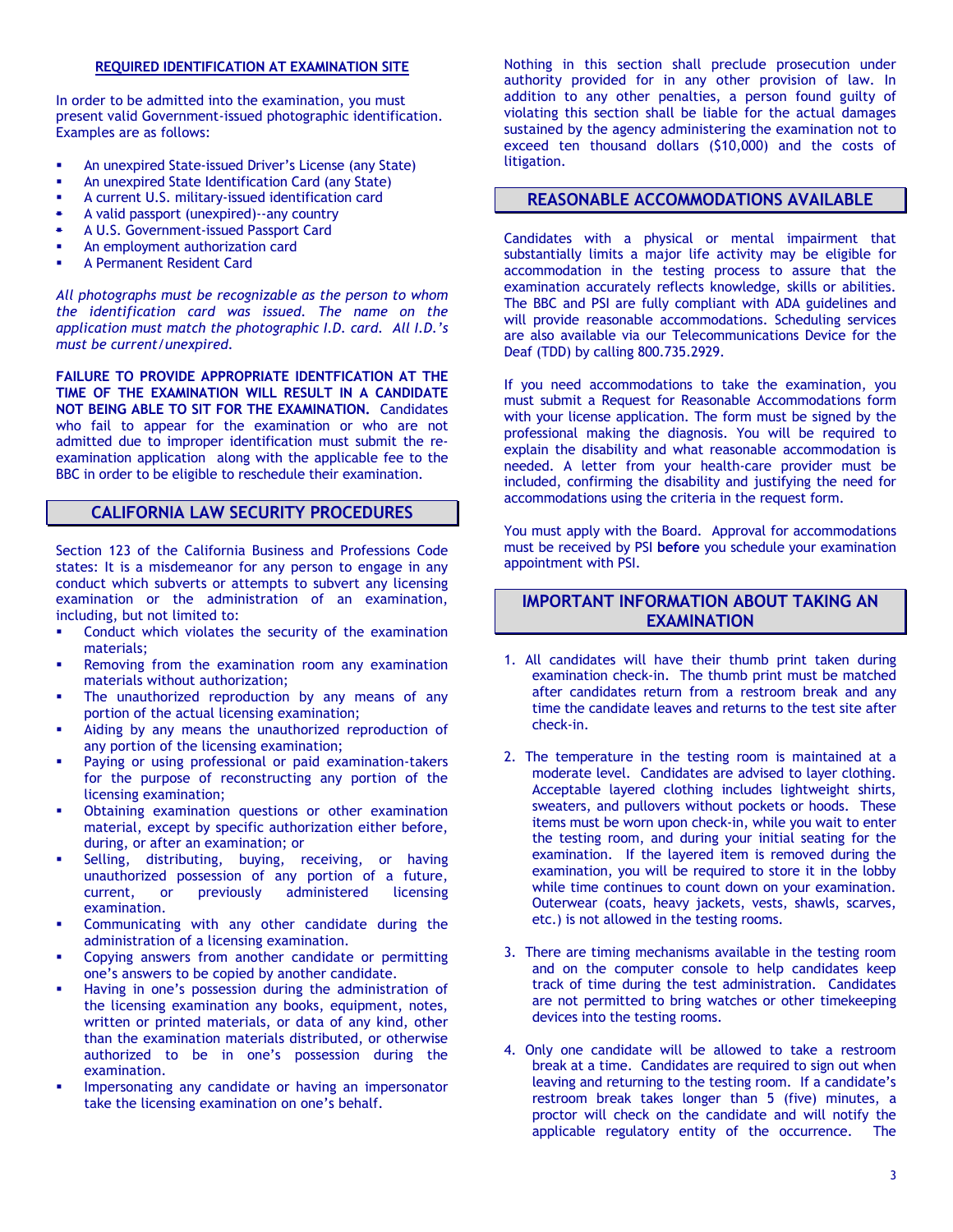regulatory entity will investigate and take appropriate action.

5. The following is a non-exhaustive list of personal items that are not permitted in the testing rooms:

| <b>Purses</b>              | Briefcases/daypacks/luggage |
|----------------------------|-----------------------------|
| <b>Cellular phones</b>     | Pagers                      |
| Drinks (including water)   | Food/candy/snacks/gum       |
| <b>Good luck items</b>     | Luggage                     |
| <b>Calculators</b>         | <b>Reading materials</b>    |
| <b>Textbooks</b>           | <b>Notes</b>                |
| Any recording device       | <b>Smart devices</b>        |
| Electronic devices         | Headphones or               |
|                            | earphones/earbuds           |
| Personal pens or pencils   | Therapeutic items           |
| Cameras                    | Over-the-counter            |
|                            | medication                  |
| <b>Weapons</b>             | <b>Fashion scarves</b>      |
| Hats/baseball caps/visors* | Sunglasses**                |
| Bulky, large or noisy      | Prescription drugs****      |
| jewelry***                 |                             |

*\*Headwear worn for religious purposes is subject to inspection.*

*\*\*Prescription and non-prescription eyeglasses may not be worn for the photo. Eyeglasses subject to inspection.*

*\*\*\*Jewelry that is allowed into the examination room is subject to inspection.*

*\*\*\*\*Drugs that are medically necessary during the pendency of the examination may be brought into the examination site, in a container bearing a proper prescription label with the name of the candidate and of the drug; any such medication is subject to examination by a proctor upon check-in.*

Examination proctors will have considerable discretion to refuse permission of clothing and/or items that compromise the integrity or security of the examination.

During the check-in process, all candidates will be asked if they possess any of the prohibited items and all candidates will be asked to empty their pockets. If prohibited items are found during check-in, candidates must return these items to their vehicle or other place of safekeeping. Neither PSI nor the Department of Consumer Affairs will be responsible for the items. Any candidate possessing prohibited items in the testing room will have their examination results invalidated, and PSI will notify the appropriate regulatory entity of the occurrence.

- 6. Shoes must be worn at all times and feet are not permitted on the chairs. Feet must remain on the floor during examinations.
- 7. Copying any portion of the examination content by any means, or communicating examination content for the purpose of aiding its unauthorized reproduction, whether before, during, or after the examination, is a violation of PSI security policy and existing law. Either one may result in the disqualification or invalidation of examination results, and the denial of your license, and may result in criminal prosecution.
- 8. If a candidate is asked by a proctor to step into the lobby during your examination, the proctor will suspend the

candidate's examination, so all remaining test time will be retained.

Only candidates, and those individuals with prior regulatory entity approval, are allowed to be present in the testing sites.

If candidates require that an exception be made to ANY of the abovementioned security procedures, candidates must contact their regulatory entity PRIOR to the date of their examination. The regulatory entity must provide the exception to PSI. NO EXCEPTIONS WILL BE MADE ON THE DAY OF THE EXAMINATION.

## **EXAMINATION SITE CLOSING FOR AN EMERGENCY**

In the event that severe weather or another emergency forces the closure of an examination site on a scheduled examination date, your examination will be rescheduled. PSI personnel will attempt to contact you in this situation. However, you may check the status of your examination schedule by calling (877) 392-6422. Every effort will be made to reschedule your examination at a convenient time as soon as possible. You will not be penalized. You will be rescheduled at no additional charge.

## **UNDERSTANDING THE EXAMINATION RESULTS**

If you pass the examination you will receive your photographic license on-site.

A failure notice indicates the candidate's score, a breakdown of subject content areas, and the number of correct answers necessary to pass the examination.

Your examination results are confidential and are released only to you and your state licensing agency. To protect your privacy and to maintain the confidentiality of examination results, score information is not given over the telephone.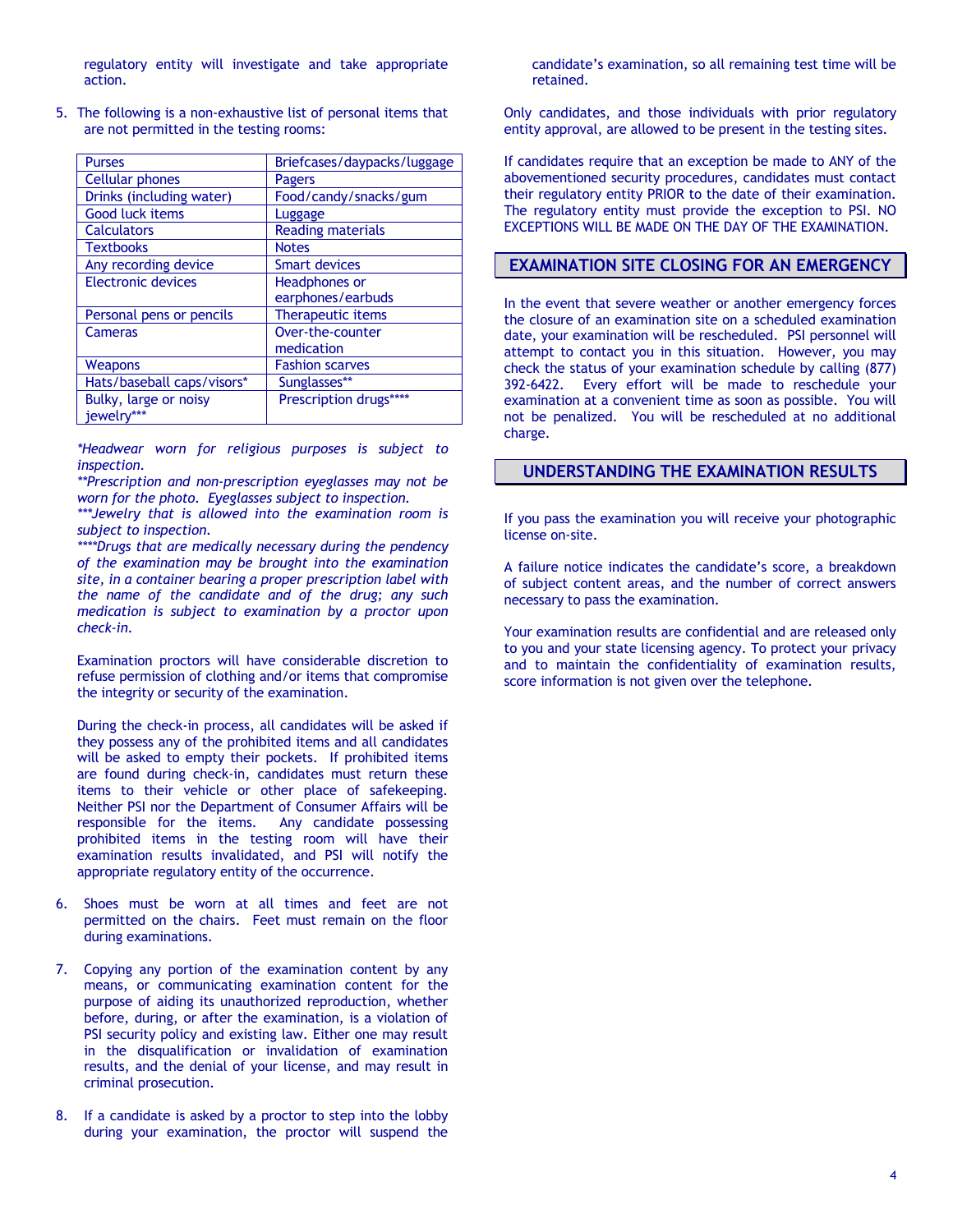## **COMPUTER-BASED TESTING SITE PROCEDURES**

- 1. You must appear to take your examination(s) at the place and time you have been scheduled.
- 2. The information on this page is provided to explain what will happen (occur) when you arrive for the written examination. This document is provided to help you understand the registration and examination process.
- 3. You will be asked to take a seat at the registration desk.
- 4. You will be asked to present your identification. Refer to Page 3 for acceptable identifications.
- 5. You will be asked to sign the sign-in roster and enter the date.
- 6. Test center staff will then take your photo and confirm your personal information.
- 7. You will be provided with a security agreement on the computer screen prior to taking the examination. Please read the security agreement and select "I Agree" in order to proceed with the examination. You are advised that the testing session will be taped for security purposes. Test center staff will ask if you have any unauthorized items with you. Unauthorized items are: cameras, notes, tape recorders, pagers, cellular phones, programmable calculators, valuables, PDAs, pagers or weapons. PSI is not responsible for items left in the reception area. You must place unauthorized items in your car or somewhere outside of the examination site.
- 8. You will be taken to the computer testing station. No family or friends may wait during your test. They must leave the building.
- 9. You will be asked to type in your ID, read and agree to the security agreement, and then your tutorial will begin. The tutorial is provided to help you understand the functions of the computer and is presented in English. The tutorial is limited to 15 minutes. The examination time begins with question number 1.
- 10. There is a short, multiple-choice survey presented in English at the end of the examination. You are encouraged to participate in this survey. You will also have the chance to type in your own comments, in English, at the end of survey.
- 11. Test center staff will walk in and out of the testing room from time to time. If you need any help, please come out and get the staff person. You do not need to raise your hand. Test center staff will then answer your question. The staff cannot answer questions about the content of your examination.
- 12. At the end of your examination your results will be printed and handed to you.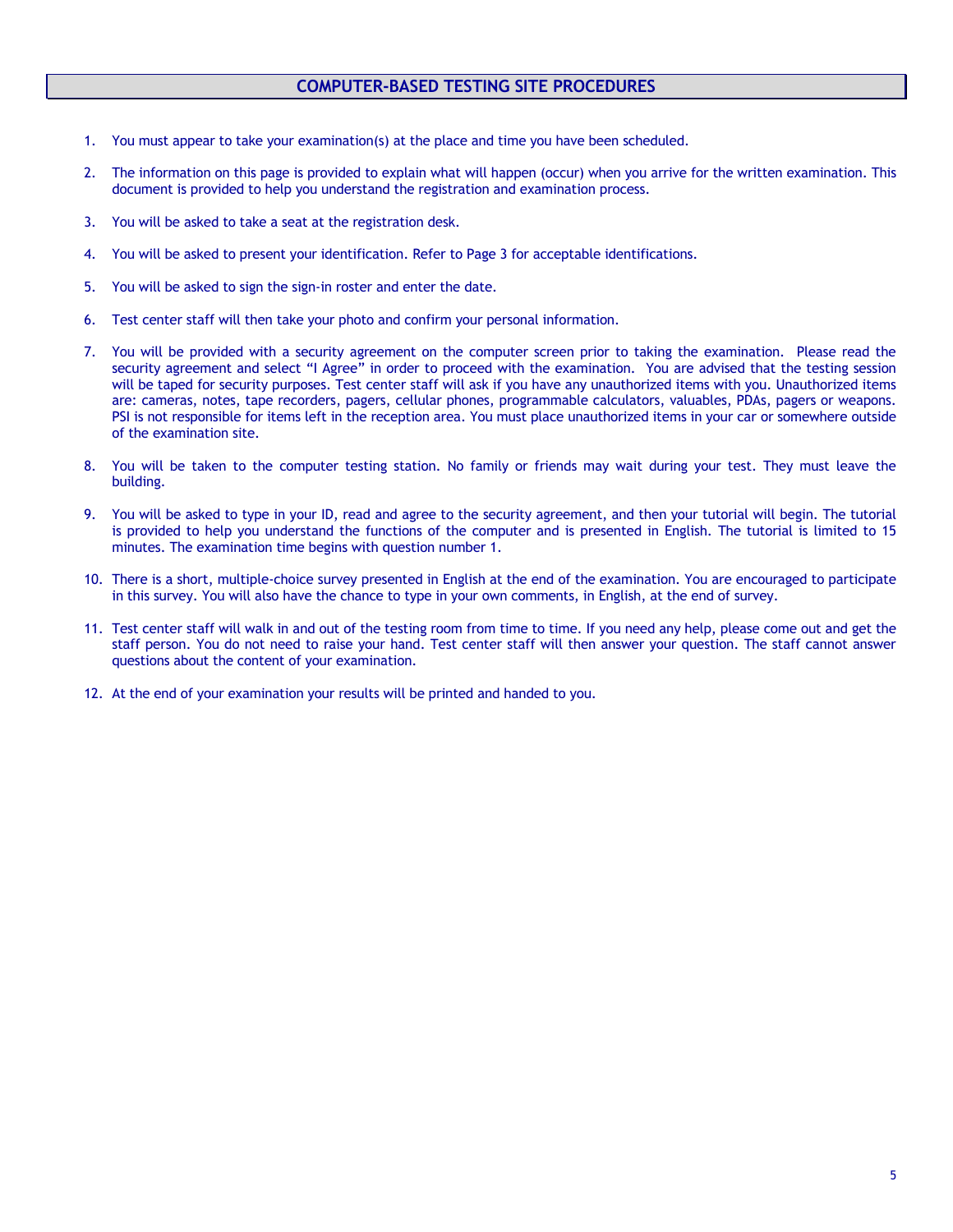## **TAKING THE WRITTEN EXAMINATION BY COMPUTER**

The examination will be administered via computer. You will be using a mouse and computer keyboard.

#### **IDENTIFICATION SCREEN**

You will be directed to a semiprivate testing station to take the examination. When you are seated at the testing station, you will be prompted to confirm your name, identification number, and the examination for which you are registered.

#### **TUTORIAL**

Before you start your examination, an introductory tutorial is provided on the computer screen. The time you spend on this tutorial, up to 15 minutes, DOES NOT count as part of your examination time. Sample questions are included following the tutorial so that you may practice answering questions, and reviewing your answers.

#### **TEST QUESTION SCREEN**

The "function bar" at the top of the sample question provides mouse-click access to the features available while taking the examination.

|    |                                     |             |                                                                     |           | m Mark Comments | <b>b</b> Goto ? Help X End |  |
|----|-------------------------------------|-------------|---------------------------------------------------------------------|-----------|-----------------|----------------------------|--|
|    | Question: 3 of 40                   | Answered: 2 | <b>Unanswered: 1</b>                                                | Marked: 0 | View: All       | Time Left(Min): 359        |  |
| 3, |                                     |             | What do the stars on the United States of America's flag represent? |           |                 |                            |  |
|    | (Choose from the following options) |             |                                                                     |           |                 |                            |  |
|    | 1. Presidents<br>п                  |             |                                                                     |           |                 |                            |  |
|    | п<br>2. Colonies                    |             |                                                                     |           |                 |                            |  |
|    | 3. States<br>П                      |             |                                                                     |           |                 |                            |  |
|    | 4. Wars<br>п                        |             |                                                                     |           |                 |                            |  |
|    |                                     |             |                                                                     |           |                 |                            |  |
|    |                                     |             | << Back                                                             | Next      |                 |                            |  |

One question appears on the screen at a time. During the examination, minutes remaining will be displayed at the top of the screen and updated as you record your answers

## **TESTING SITE LOCATIONS**

The California examinations are administered at the PSI examination centers in California as listed below:

#### **AGOURA HILLS**

30851 AGOURA RD SUITE 302 AGOURA HILLS, CA 91301 **(**818**)** 851-9266 *FROM THE EAST: TAKE US-101 N/VENTURA FWY WEST TO REYES ADOBE RD (EXIT 38). TURN LEFT ONTO REYES ADOBE RD. TURN RIGHT ONTO AGOURA RD. 30851 AGOURA RD IS ON THE RIGHT.* 

*FROM THE WEST: TAKE US-101 S TO LINDERO CYN RD (EXIT 39). TURN RIGHT ONTO LINDERO CANYON RD. TURN LEFT ONTO AGOURA RD. 30851 AGOURA RD IS ON THE LEFT.*

#### **ATASCADERO**

7305 MORRO RD, SUITE 201A ATASCADERO, CA 93422 (805) 538-5053 *FROM US-101 N, TAKE THE CA-41 EXIT (EXIT 219) TOWARD MORRO RD. TURN LEFT ONTO EL CAMINO REAL. TURN LEFT ONTO CA-41/MORRO RD.*

*FROM US-101 S, TAKE THE MORRO RD/CA-41 EXIT (EXIT 219), TURN RIGHT ONTO CA-41/MORRO RD.*

#### **BAKERSFIELD**

5405 STOCKDALE HIGHWAY SUITE 103 BAKERSFIELD, CA 93309 (661) 735-5351 *FROM INTERSTATE 5-SOUTH, TAKE THE STOCKDALE HIGHWAY EXIT (EXIT 253). TURN RIGHT ONTO STOCKDALE HIGHWAY. END AT 5405 STOCKDALE HIGHWAY.* 

*FROM INTERSTATE 5-NORTH TOWARD BAKERSFIELD, KEEP LEFT TO TAKE CALIFORNIA 99 NORTH VIA EXIT 221 TOWARD BAKERSFIELD/FRESNO. TAKE THE CALIFORNIA 58 EAST EXIT TOWARD TEHACHAPI/MOJAVE. TAKE THE EXIT ON THE LEFT TOWARD CALIFORNIA STATE UNIVERSITY/STOCKDALE HIGHWAY/BRUNDAGE LANE. TURN LEFT ONTO WIBLE ROAD, TURN SLIGHT LEFT ONTO STOCKDALE HIGHWAY. END AT 5405 STOCKDALE HIGHWAY.*

**CARSON**

17420 S AVALON BLVD, SUITE 205 CARSON, CA 90746 (310) 400-7393 *FROM CA-91 E/GARDENA FWY TAKE THE AVALON EXIT. OFF RAMP WILL*  **LEAD YOU ONTO ALBERTONI ST. MAKE A RIGHT ONTO AVALON BLVD** *AND WE ARE LOCATED ON THE RIGHT HANDSIDE (SAME PARKING LOT AS CARL'S JR).*

FROM CA-91 W TAKE THE AVALON EXIT. MAKE A LEFT ONTO AVALON *BLVD. MAKE A U-TURN ON AVALON BLVD AND ALBERTONI ST. WE ARE LOCATED ON THE RIGHT-HAND SIDE. (SAME PARKING LOT AS CARL'S JR).*

#### **DIAMOND BAR**

21660 EAST COPLEY DR SUITE 260 DIAMOND BAR, CA 91765 (909) 860-8158 *FROM I-10 E, TAKE THE GRAND AVE EXIT (EXIT 38A). TURN RIGHT ONTO S GRAND AVE. TURN RIGHT ONTO GOLDEN SPRINGS DR. TURN LEFT ONTO COPLEY DR. FROM 60 WEST, TAKE GRAND AVE EXIT (EXIT 24B). TURN LEFT ONTO GRAND AVE. TURN RIGHT ONTO GOLDEN SPRINGS DR. TURN LEFT ONTO COPLEY DR. 21660 COPLEY DR, STE 260 IS ON THE LEFT.*

#### **EL MONTE – SANTA FE SPRINGS**

10330 PIONEER BOULEVARD, SUITE 285 SANTA FE SPRINGS, CA 90670 (562) 325-8113 *FROM THE I-5 NORTH TAKE NORWALK BLVD (EXIT 121), TURN RIGHT ONTO NORWALK BLVD. TURN LEFT ONTO IMPERIAL HWY/CA-90. TURN RIGHT ONTO PIONEER BLVD, TESTING CENTER WILL BE ON YOUR RIGHT.*

#### **FRESNO**

351 E. BARSTOW AVE, SUITE 101 FRESNO, CA 93710 (559) 538-3975 *FROM CA-41 S, TAKE THE BULLARD AVE EXIT. TURN LEFT ONTO E BULLARD AVE. TURN RIGHT ONTO N FRESNO ST. PASS THROUGH THE INTERSECTION OF FRESNO AND BASTOW AVE. TAKE THE FIRST DRIVEWAY ON THE RIGHT-HAND SIDE.*

*FROM CA-41 N, TAKE THE SHAW AVE EXIT TOWARD CLOVIS. TURN RIGHT ONTO E SHAW AVE. TURN LEFT ONTO N FRESNO ST. TURN LEFT INTO THE LAST DRIVEWAY BEFORE BARSTOW AVE. TESTING CENTER IS*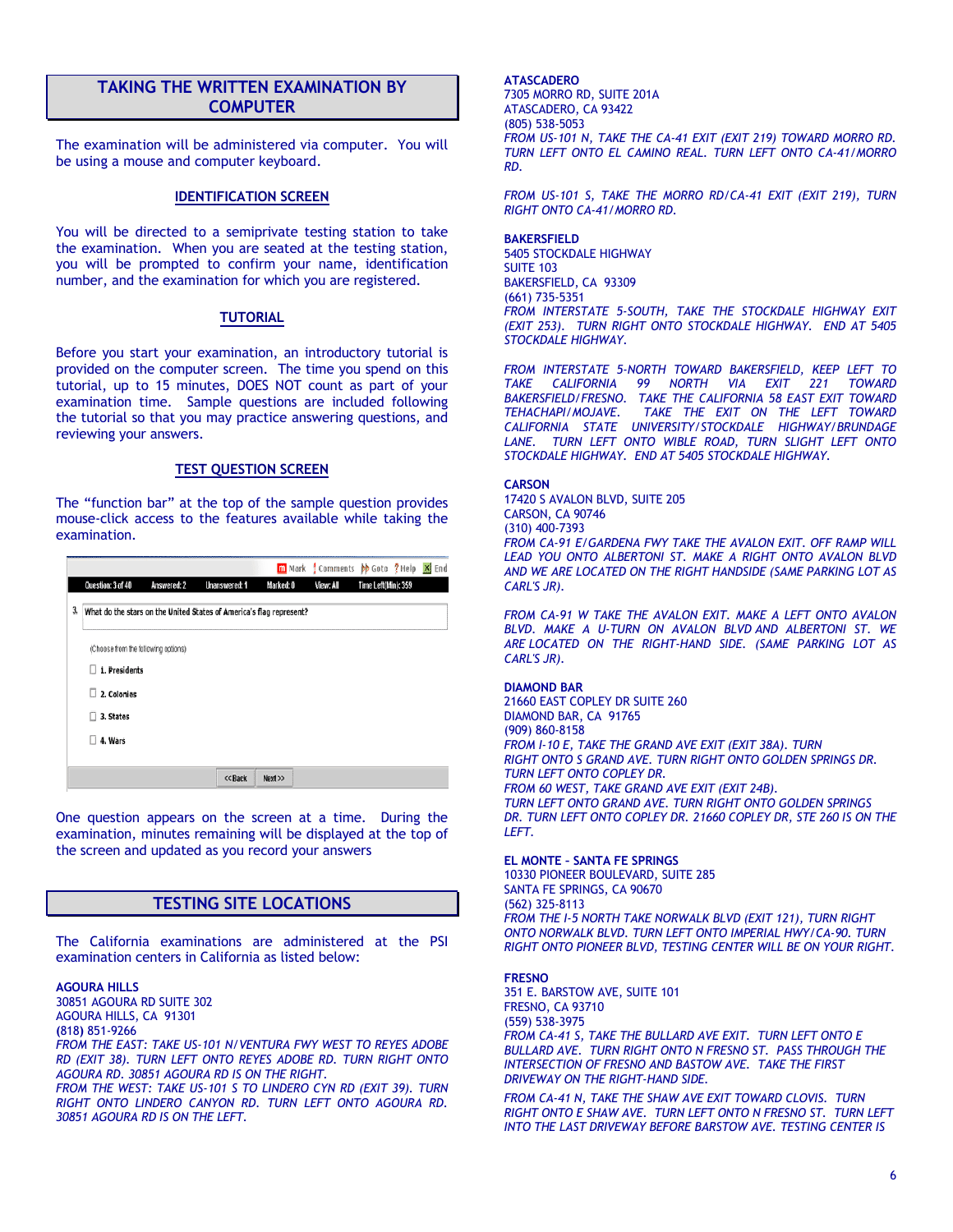*IN THE OFFICE COMPLEX ON THE SW CORNER OF BARSTOW AND FRESNO ST.*

#### **IRVINE**

8 CORPORATE PARK, SUITE 200 IRVINE, CA 92606 (949) 418-9653

*FROM I-405 S – USE THE 2ND LANE FROM RIGHT TO TAKE EXIT 7 FOR JAMBOREE RD, THEN USE THE LEFT 2 LANES TO TURN LEFT ONTO*  JAMBOREE RD. GO ABOUT 1.5 MILES THEN TURN RIGHT ONTO *BECKMAN AVE. TAKE THE FIRST RIGHT ONTO CORPORATE PARK. 8 CORPORATE PARK IS THE SECOND BUILDING ON THE RIGHT.* 

*FROM I-5 S – TAKE EXIT 100 FOR JAMBOREE RD. USE THE 2ND FROM RIGHT LANE TO TURN RIGHT ONTO JAMBOREE RD. TAKE THE RAMP TO JAMBOREE RD THEN KEEP LEFT AT THE FORK TO CONTINUE ONTO*  JAMBOREE RD. GO ABOUT 2.2 MILES THEN TURN LEFT ONTO *BECKMAN AVE. TAKE THE FIRST RIGHT ONTO CORPORATE PARK. 8 CORPORATE PARK IS THE SECOND BUILDING ON THE RIGHT.*

*ONCE PARKED, PROCEED THROUGH THE FRONT ENTRANCE AND TAKE THE ELEVATOR TO THE SECOND FLOOR. THE TEST CENTER IS IN SUITE 200.*

#### **LAWNDALE**

THE BAYTOWER CORPORATE CENTER 15901 HAWTHORNE BLVD, SUITE 330 LAWNDALE, CA 90260 310-504-0004 *FROM I-5S, MERGE ONTO CA-110S, WHICH BECOMES I-110S. MERGE ONTO I-105W. TAKE THE I-405S/I-405N EXIT AND MERGE ONTO I-405S. TURN RIGHT ONTO INGLEWOOD AVE. TURN LEFT ONTO MANHATTAN BEACH BLVD. TURN RIGHT ONTO HAWTHORNE BLVD.*

#### **REDDING**

2861 CHURN CREEK, UNIT C REDDING, CA 96002 (530) 319-3615 FROM I-5 S, TAKE THE CYPRESS AVENUE EXIT (677). TURN RIGHT ONTO E. CYPRESS AVE. TURN RIGHT ON CHURN CREEK RD.

FROM I-5 N TOWARDS SACRAMENTO, TAKE THE CYPRESS AVE EXIT (677). TURN LEFT ONTO E. CYPRESS AVE. TURN RIGHT ONTO CHURN CREEK RD.

FROM 299 E TOWARDS REDDING, START GOING WEST ON CA-299. MERGE ONTO 1-5 S RAMP ON THE LEFT TOWARDS SACRAMENTO. TAKE THE CYPRESS AVE EXIT (677). TURN LEFT ONTO E. CYPRESS AVE. TURN RIGHT ONTO CHURN CREEK RD.

FROM 299 W TOWARDS REDDING. START GOING EAST ON CA-299 TOWARDS WEAVERVILLE/REDDING. FROM 299 EAST TURN RIGHT ONTO CA-273/CA-299 E/MARKET STREET. TURN LEFT ONTO CA-299-E. MERGE ONTO 1-5 S VIA EXIT 2A TOWARDS RED BLUFF/SACRAMENTO. TAKE THE CYPRESS AVE EXIT (677). TURN LEFT ONTO E. CYPRESS AVE. TURN RIGHT ONTO CHURN CREEK RD.

#### **RIVERSIDE**

7888 MISSION GROVE PARKWAY S., SUITE 130 RIVERSIDE, CA 92508 (951) 565-8037 *FROM THE CA-91W TOWARD RIVERSIDE/BEACH CITIES, TAKE THE CENTRAL AVENUE EXIT TOWARD MAGNOLIA CENTER. TURN LEFT ONTO CENTRAL AVE. CENTRAL AVE BECOMES ALESSANDRO BLVD. VEER TO THE RIGHT, THEN STAY STRAIGHT TO GO ONTO TRAUTWEIN RD (YOU* 

*WILL PASS COMMUNICATIONS CENTER DR). TURN LEFT ONTO MISSION GROVE PKY W.*

*FROM THE HIGH DESERT/SAN BERNARDINO AREA 215 S, WHERE THE 60 FWY, 91 FWY, AND THE 215 FWY SPLIT, TAKE 215S (SIGNS FOR THE 60 EAST INDIO). TAKE EXIT 27C FOR ALESSANDRO BLVD, TURN RIGHT ONTO E ALESSANDRO BLVD, TURN LEFT ONTO MISSION GROVE PKWY S.*

#### **SACRAMENTO**

8950 CAL CENTER DR, SUITE 158 BUILDING TWO SACRAMENTO, CA 95826

#### (916) 476-5926

*FROM US-50 E: USE THE RIGHT TWO LANES TO TAKE EXIT 11 FOR WATT AVE. USE THE RIGHT 2 LANES TO TURN RIGHT ONTO WATT AVE. USE THE LEFT LANE TO TURN LEFT AT THE FIRST CROSS STREET ONTO FOLSOM BLVD. USE THE LEFT TWO LANES TO TURN LEFT ONTO MANLOVE RD. TURN LEFT ONTO CAL CENTER DR. BUILDING 8950 WILL BE ON THE LEFT.*

*FROM US-50 W: USE THE RIGHT TWO LANES TO TAKE EXIT 11 FOR WATT AVE. USE THE LEFT 2 LANES TO TURN LEFT ONTO WATT AVE. USE THE LEFT LANE TO TURN LEFT AT THE FIRST CROSS STREET ONTO FOLSOM BLVD. USE THE LEFT TWO LANES TO TURN LEFT ONTO MANLOVE RD. TURN LEFT ONTO CAL CENTER DR. BUILDING 8950 WILL BE ON THE LEFT.*

#### **SAN DIEGO**

5440 MOREHOUSE DRIVE, SUITE 2300 SAN DIEGO, CA 92121 (858) 550-5940

*FROM 1-805 S, TAKE THE SORRENTO VALLEY RD/MIRA MESA BLVD EXIT. TURN LEFT ONTO MIRA MESA BLVD, TURN LEFT ONTO SCRANTON ROAD. TURN RIGHT ONTO MOREHOUSE DRIVE.*

*FROM I-805 N TOWARD LOS ANGELES, TAKE THE MIRA MESA BLVD/VISTA SORRENTO PKWY EXIT. TURN RIGHT ONTO MIRA MESA BLVD. TURN LEFT ONTO SCRANTON RD. TURN RIGHT ONTO MOREHOUSE DR.*

*ADDITIONAL PARKING CAN BE FOUND (ON TOP OF THE AT&T BUILDING) BY CONTINUING ON MOREHOUSE PAST OUR BUILDING AND TURNING LEFT AT THE NEXT DRIVEWAY UP THE HILL.*

#### **SAN FRANCISCO**

150 EXECUTIVE PARK BLVD., STE 2400 SAN FRANCISCO, CA 94134 (415) 494-5773 *I-80 W BECOMES US-101 S. TAKE EXIT 429A TOWARD MONSTER PARK/TUNNEL AVE. TAKE THE RAMP TOWARD 3COM PARK. TURN RIGHT ONTO ALANNA RD. TURN LEFT ONTO EXECUTIVE PARK BLVD.*

#### **SANTA CLARA**

2936 SCOTT BLVD SANTA CLARA, CA 95054 (408) 844-0008 *FROM US-101 N, TAKE THE SAN TOMAS EXPWY/MONTAGUE EXPWY EXIT- EXIT 392. TAKE THE SAN TOMAS EXPWY RAMP. MERGE ONTO SAN TOMAS EXPY/CR-G4. TURN LEFT ONTO SCOTT BLVD.*

*FROM I-880 S TOWARD SAN JOSE, TAKE THE MONTAGUE EXPWY EXIT (7). TAKE THE MONTAGUE EXPWY WEST RAMP. MERGE ONTO MONTAGUE EXPY/CR-G4 E. TURN LEFT ONTO E TRIMBLE RD. E TRIMBLE RD BECOMES DE LA CRUZ BLVD. TURN SLIGHT RIGHT ONTO CENTRAL EXPY/CR-G6 W. TURN SLIGHT RIGHT ONTO SCOTT BLVD.*

#### **SANTA ROSA**

160 WIKIUP DRIVE, SUITE 105 SANTA ROSA, CA 95403 (707) 791-3113 *FROM US-101 N, TAKE MARK WEST SPRINGS/RIVER ROAD EXIT. TURN RIGHT ON MARK WEST SPRINGS. TURN LEFT AT OLD REDWOOD HIGHWAY. TURN RIGHT ON WIKIUP DRIVE. FIRST DRIVEWAY ON RIGHT.* 

*FROM US-101 S, TAKE MARK WEST SPRINGS/RIVER ROAD EXIT. TURN LEFT ON MARK WEST SPRINGS. TURN LEFT AT OLD REDWOOD HIGHWAY. TURN RIGHT ON WIKIUP DRIVE. FIRST DRIVEWAY ON RIGHT.*

#### **UNION CITY**

32960 ALVARADO-NILES RD, SUITE 650 UNION CITY, CA 94587 (510) 400-3343 *FROM I-880 N – AT EXIT 23, TAKE RAMP RIGHT AND FOLLOW SIGNS FOR ALVARADO NILES RD. TURN RIGHT ONTO ALVARADO NILES RD. AFTER ABOUT A MILE, MAKE A U-TURN AT DOWE AVE. TAKE THE FIRST RIGHT INTO THE OFFICE PARK AND THEN TAKE THE FIRST LEFT ONCE ON THE PROPERTY. SUITE 650 WILL BE IN THE FIRST BUILDING ON YOUR RIGHT.*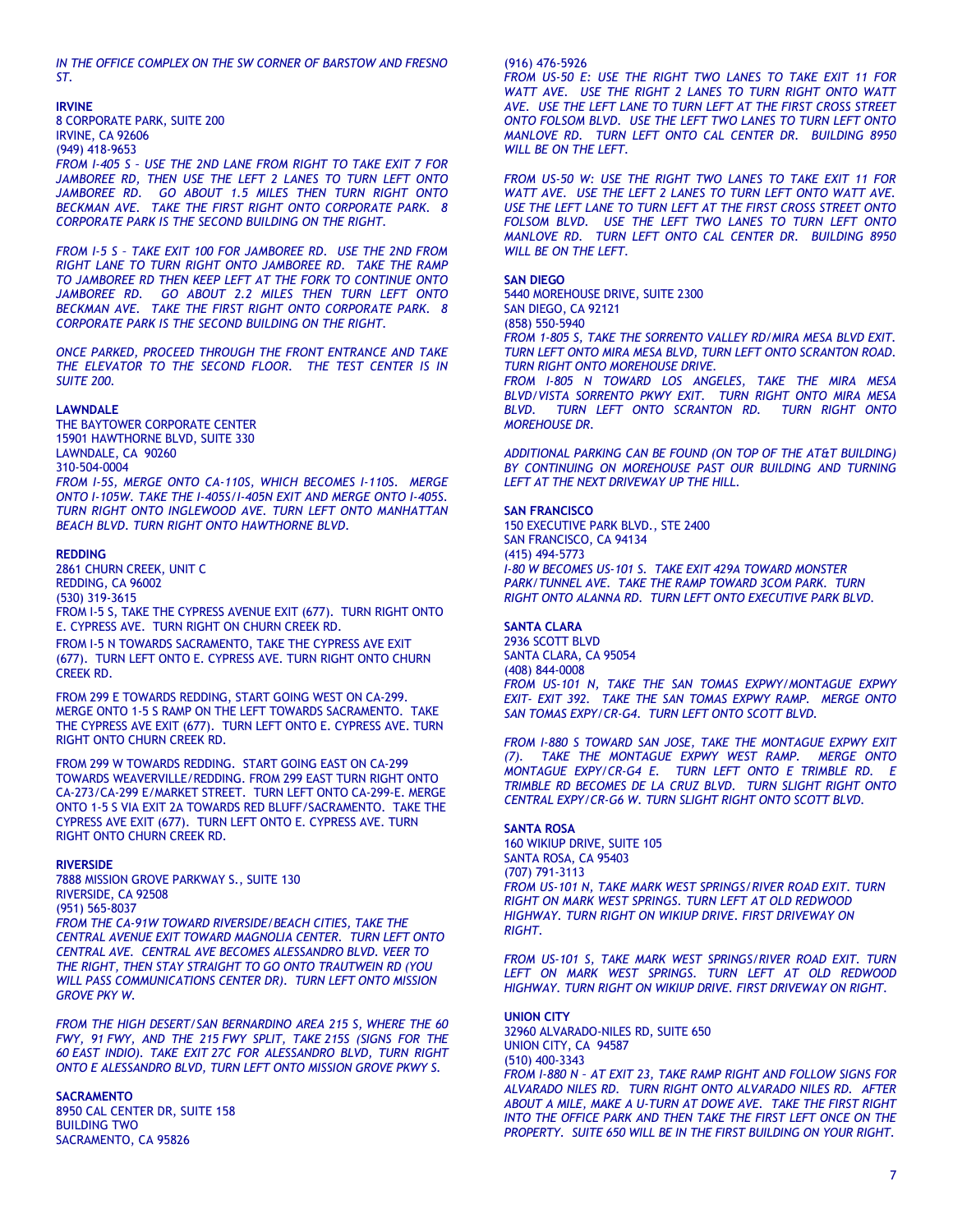*FROM I880 S - AT EXIT 23, TAKE RAMP RIGHT AND FOLLOW SIGNS FOR ALVARADO NILES RD. TURN LEFT ONTO ALVARADO NILES RD. AFTER ABOUT A MILE, MAKE A U-TURN AT DOWE AVE. TAKE THE FIRST RIGHT INTO THE OFFICE PARK AND THEN TAKE THE FIRST LEFT ONCE ON THE PROPERTY. SUITE 650 WILL BE IN THE FIRST BUILDING ON YOUR RIGHT.*

#### **VENTURA**

4245 MARKET ST, SUITE 208 VENTURA, CA 93003 (805) 650-5220 *FROM US-101N, TAKE THE TELEPHONE ROAD (EXIT 65). TURN LEFT ONTO TELEPHONE ROAD. TURN RIGHT ONTO MARKET STREET.*

#### **VISALIA**

3400 W MINERAL KING AVE, SUITE D VISALIA, CA 93291 (559) 740-7781 *FROM CA-99N, MERGE ONTO CA-198E VIA EXIT 96 TOWARD VISALIA/SEQUOIA NAT'L PARK. TAKE THE EXIT TOWARD DEMAREE STREET. MERGE ONTO W NOBLE AVENUE. TURN LEFT ONTO S COUNTY CENTER DRIVE. TAKE THE 1ST LEFT ONTO W MINERAL KING AVENUE.*

#### **WALNUT CREEK**

175 LENNON LANE, SUITE 203 WALNUT CREEK, CA 94598

(925) 448-2179

*FROM I-5N, KEEP LEFT TO TAKE I-580W TOWARD TRACY/SAN FRANCISCO. MERGE ONTO I-680N VIA EXIT 44B TOWARD SACRAMENTO/WALNUT CREEK/CONCORD. TAKE THE YGNACIO VALLEY ROAD EXIT AND TURN RIGHT. TURN LEFT ONTO LENNON LANE.*

#### **THEORY CONTENT OUTLINE**

The test content outline is prepared and is periodically updated by committees of professionals who are subject matter experts in Barbering and Cosmetology, Barbering and Cosmetology instruction, or regulatory issues. The test content outline identifies areas of importance to licensees for them to perform their duties on the public in a competent and in a safe and responsible manner.

The content outline lists topics that are on the test and the number of questions for each topic. We advise test takers not schedule a test until they are familiar with the topics on the outline. Test takers may use this outline as a guide as well as the test references as a guide for a pre-test review.

## **Barber Theory Exam General Portion** 95 Questions (85 scored, 10 pretest) 2 hours (120 minutes) Passing Score 64 (75%) **Topic Name Weight I. Safety and Infection Control 29%** A) Workstation and environment 1. Chemical labeling, storage, and disposal 2. OSHA Safety Data Sheet (SDS) B) Safe working practices 1. Hand Hygiene 2. Client protection C) Regulatory agencies D) Infection control 1. Infectious diseases and pathogens 2. Cleaning and disinfection a. Single vs. multiuse items b. Disinfectants c. Procedures for tools, equipment, and work surfaces d. Storage of tools and equipment E) Standard precautions for exposure incidents F) Effective safety responses to client injury **II. Client Consultation 2%** A) Client intake form B) Client release form C) Contraindications **III. Hair, Scalp, and Skin Analysis 11%** A) Hair structure, type, conditions and disorders

**PSI NATIONAL THEORY CONTENT OUTLINES**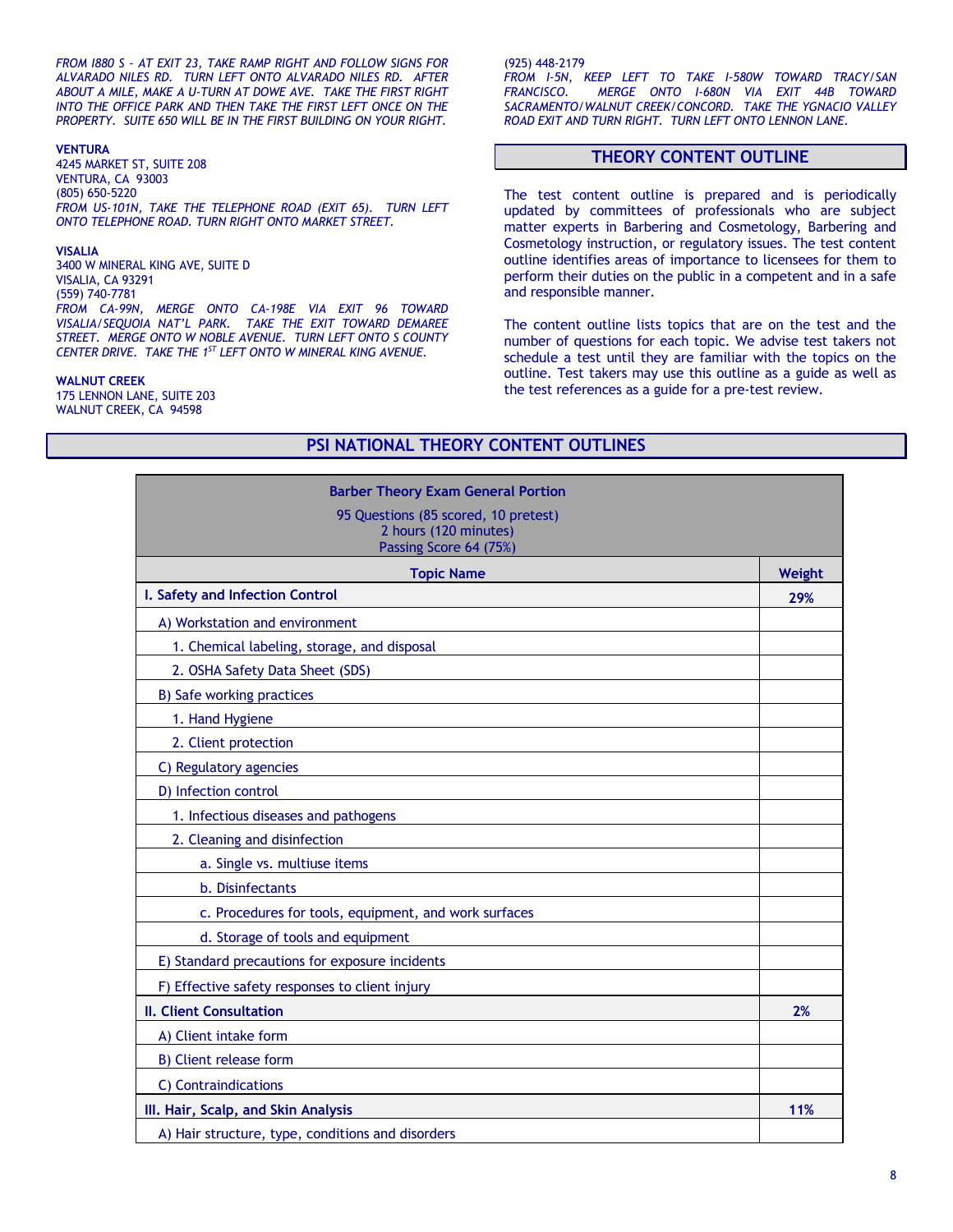| B) Scalp structure, type, conditions and disorders |     |
|----------------------------------------------------|-----|
| B) Skin structure, type, conditions and disorders  |     |
| <b>IV. Hairstyling</b>                             | 5%  |
| A) Blow-dry and thermal irons                      |     |
| 1. Heat Precautions                                |     |
| 2. Tool safety                                     |     |
| 3. Styling                                         |     |
| <b>V. Haircutting</b>                              | 9%  |
| A) Tool safety                                     |     |
| 1. Razors                                          |     |
| 2. Scissors/Shears                                 |     |
| 3. Trimmers/Edgers                                 |     |
| 4. Clippers                                        |     |
| <b>VI. Chemical Services</b>                       | 18% |
| A) Products and product chemistry                  |     |
| 1. Hair coloring and lightening                    |     |
| 2. Permanent waving                                |     |
| 3. Chemical relaxing                               |     |
| B) Hair and scalp preparation                      |     |
| C) Precautions                                     |     |
| 1. Metallic and compound dyes                      |     |
| 2. Minerals                                        |     |
| D) Application procedures                          |     |
| 1. Hair coloring and lightening                    |     |
| 2. Permanent waving                                |     |
| 3. Chemical relaxing                               |     |
| <b>VII. Shaving</b>                                | 24% |
| A) Preparation                                     |     |
| <b>B) Post-shave</b>                               |     |
| C) Pre-softening the beard with steam towels       |     |
| D) Shaving strokes                                 |     |
| 1. Freehand                                        |     |
| 2. Backhand                                        |     |
| 3. Reverse freehand                                |     |
| 4. Reverse backhand                                |     |
| <b>VIII. Skin Care</b>                             | 2%  |
| A) Products and product chemistry                  |     |
| <b>B) Procedures</b>                               |     |
| 1. Skin Analysis                                   |     |
| 2. Facials                                         |     |
| 3. Massage manipulations                           |     |
| 4. Tool/device safety                              |     |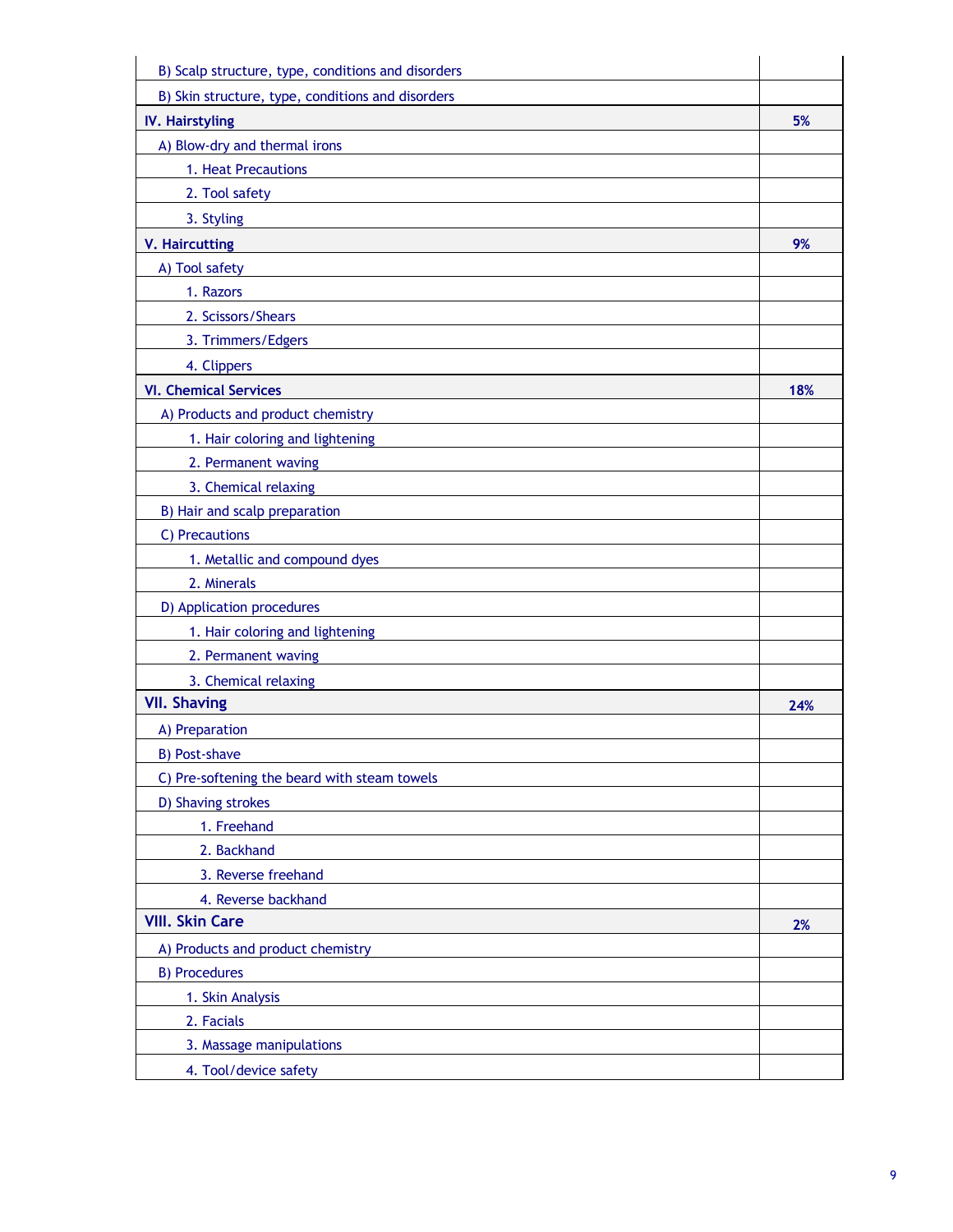| <b>Cosmetologist Theory Exam General Portion</b>            |        |
|-------------------------------------------------------------|--------|
| 110 Questions (100 scored, 10 pretest)                      |        |
| 2 hours (120 minutes)<br>Passing Score 75 (75%)             |        |
| <b>Topic Name</b>                                           | Weight |
| I. Safety and Infection Control                             | 25%    |
| A) Workstation and environment                              |        |
| 1. Chemical labeling, storage, and disposal                 |        |
| 2. OSHA Safety Data Sheet (SDS)                             |        |
| B) Safe working practices                                   |        |
| 1. Hand Hygiene                                             |        |
| 2. Client protection                                        |        |
| C) Regulatory agencies                                      |        |
| D) Infection control                                        |        |
| 1. Infectious diseases and pathogens                        |        |
| 2. Cleaning and disinfection                                |        |
| a. Single vs. multiuse items                                |        |
| b. Disinfectants                                            |        |
| c. Procedures for tools, equipment, and work surfaces       |        |
| d. Storage of tools and equipment                           |        |
| E) Standard Precautions for exposure incidents              |        |
| F) Effective safety responses to client injury              |        |
| <b>II. Client Consultation</b>                              | 2%     |
| A) Client intake form                                       |        |
| B) Client release form                                      |        |
| C) Contraindications                                        |        |
| III. Hair, Scalp, Skin, and Nail Analysis                   | 15%    |
| A) Hair and scalp structure, type, conditions and disorders |        |
| B) Skin structure, type, conditions and disorders           |        |
| C) Nail structure, conditions and disorders                 |        |
| <b>IV. Hairstyling</b>                                      | 6%     |
| A) Blow-dry and thermal irons                               |        |
| 1. Heat Precautions                                         |        |
| 2. Tool safety                                              |        |
| 3. Styling                                                  |        |
| <b>V. Haircutting</b>                                       | 12%    |
| A) Tool safety                                              |        |
| 1. Razors                                                   |        |
| 2. Scissors/Shears                                          |        |
| 3. Trimmers/Edgers                                          |        |
| 4. Clippers                                                 |        |
| <b>VI. Chemical Services</b>                                | 15%    |
| A) Products and product chemistry                           |        |
| 1. Hair coloring and lightening                             |        |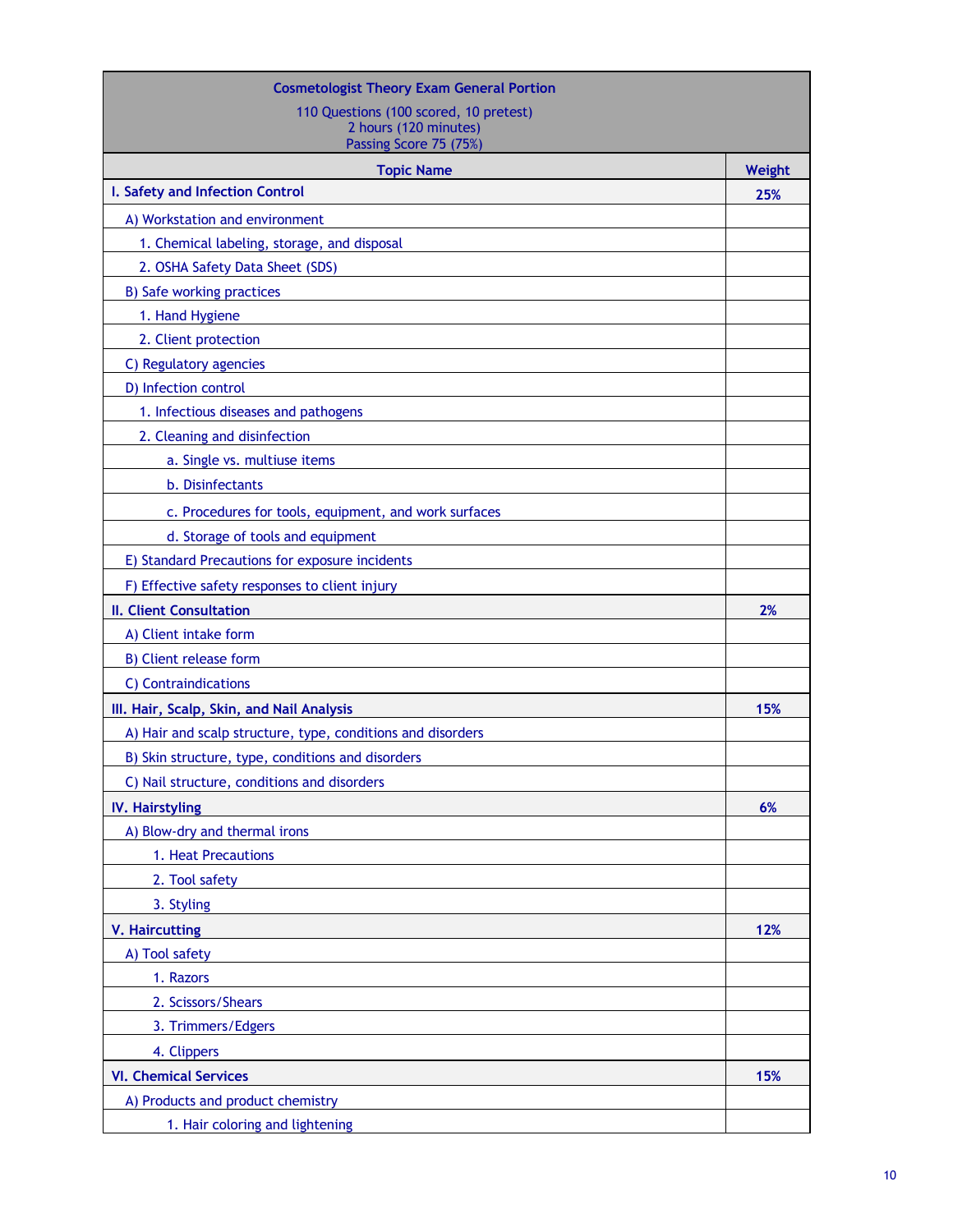| 2. Permanent waving                     |     |
|-----------------------------------------|-----|
| 3. Chemical relaxing                    |     |
| B) Hair and scalp preparation           |     |
| C) Precautions                          |     |
| 1. Metallic and compound dyes           |     |
| 2. Minerals                             |     |
| D) Application procedures               |     |
| 1. Hair coloring and lightening         |     |
| 2. Permanent waving                     |     |
| 3. Chemical relaxing                    |     |
| <b>VII. Skin Care</b>                   | 6%  |
| A) Products and product chemistry       |     |
| <b>B) Procedures</b>                    |     |
| 1. Skin Analysis                        |     |
| 2. Facials                              |     |
| 3. Massage manipulations                |     |
| 4. Tool/device safety                   |     |
| <b>VIII. Makeup</b>                     | 2%  |
| A) Procedures                           |     |
| B) Eyelash extensions and enhancements  |     |
| IX. Hair Removal                        | 4%  |
| A) Waxing                               |     |
| 1. Procedures                           |     |
| 2. Temperature precautions              |     |
| <b>B) Tweezing</b>                      |     |
| X. Nails                                | 13% |
| A) Products and product chemistry       |     |
| <b>B) Precautions</b>                   |     |
| C) Manicure and Pedicure                |     |
| 1. Procedures                           |     |
| a. Cuticle care                         |     |
| b. Buffing, shaping, and finishing      |     |
| 2. Disinfection of pedicure bowl        |     |
| a. Non-jetted tubs/tub liners           |     |
| b. Jetted tubs                          |     |
| D) Nail enhancements                    |     |
| 1. Procedures                           |     |
| a. Application                          |     |
| b. Nail tips                            |     |
| c. Gels (oligomer), monomer and polymer |     |
| d. Maintenance                          |     |
| e. Removal                              |     |
| E) Massage manipulations                |     |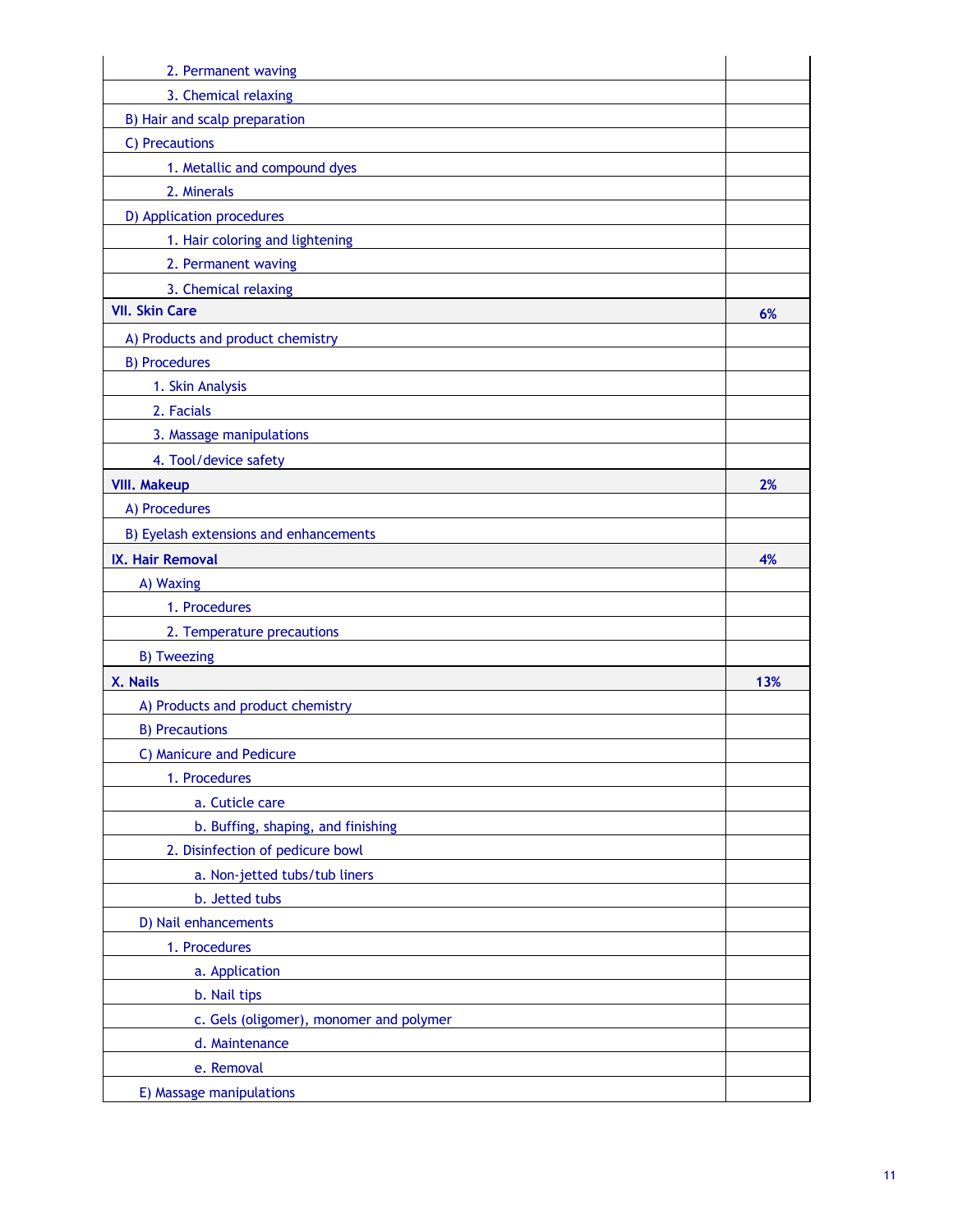| <b>Esthetician Theory Exam General Portion</b>        |        |
|-------------------------------------------------------|--------|
| 85 Questions (75 scored, 10 pretest)                  |        |
| 1 hour and 30 minutes.<br>Passing Score 57 (75%)      | Weight |
| I. Safety and Infection Control                       | 34%    |
| A) Workstation and environment                        |        |
| 1. Chemical labeling, storage, and disposal           |        |
| 2. OSHA Safety Data Sheet (SDS)                       |        |
| <b>B) Safe working practices</b>                      |        |
| 1. Hand Hygiene                                       |        |
| 2. Client protection                                  |        |
| C) Regulatory agencies                                |        |
| D) Infection control                                  |        |
| 1. Infectious diseases and pathogens                  |        |
| 2. Cleaning and disinfection                          |        |
| a. Single vs. multiuse items                          |        |
| b. Disinfectants                                      |        |
| c. Procedures for tools, equipment, and work surfaces |        |
| d. Storage of tools and equipment                     |        |
| E) Standard Precautions for exposure incidents        |        |
| F) Effective safety responses to client injury        |        |
| <b>II. Client Consultation</b>                        | 4%     |
| A) Client intake form                                 |        |
| B) Client release form                                |        |
| C) Contraindications                                  |        |
| <b>III. Skin Analysis</b>                             | 13%    |
| A) Skin structure, type, conditions and disorders     |        |
| <b>IV. Skin Care</b>                                  | 27%    |
| A) Products and product chemistry                     |        |
| <b>B</b> ) Procedures                                 |        |
| 1. Skin analysis                                      |        |
| 2. Facials                                            |        |
| 3. Massage manipulations                              |        |
| 4. Tool/device safety                                 |        |
| V. Makeup                                             | 4%     |
| A) Procedures                                         |        |
| B) Eyelash extensions and enhancements                |        |
| <b>VI. Hair Removal</b>                               | 13%    |
| A) Waxing                                             |        |
| 1. Procedures                                         |        |
| 2. Temperature precautions                            |        |
| <b>B) Tweezing</b>                                    |        |
| <b>VII. Advanced Treatments</b>                       | 5%     |
| A) Chemical Exfoliation                               |        |
| <b>B) Microdermabrasion</b>                           |        |
| C) Electrotherapy                                     |        |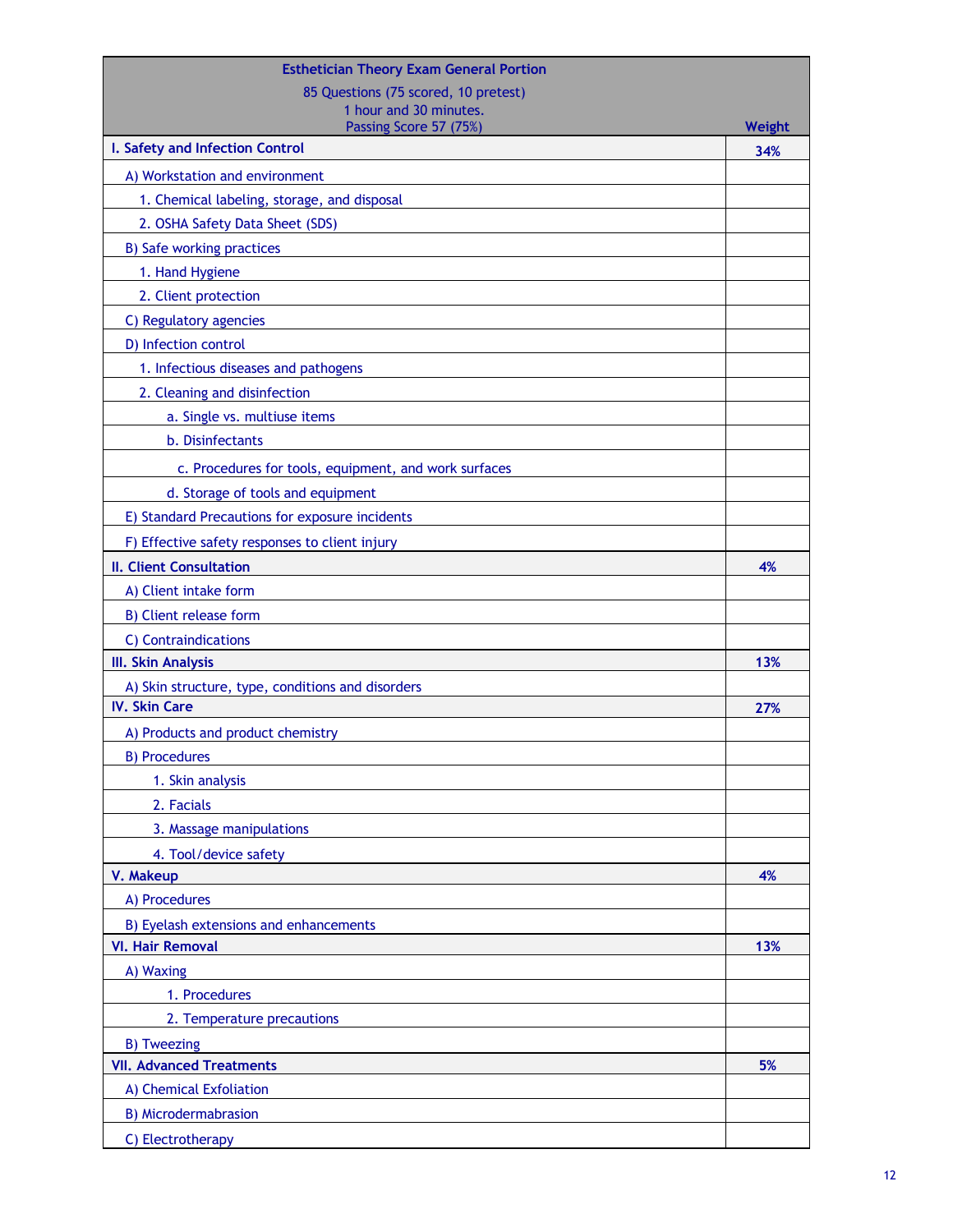| 70 Questions (60 scored, 10 pretest)<br>1 hour and 30 minutes<br>Passing Score 45 (75%)<br>Weight<br>I. Safety and Infection Control<br>38%<br>A) Workstation and environment<br>1. Chemical labeling, storage, and disposal<br>2. OSHA Safety Data Sheet (SDS)<br>B) Safe working practices<br>1. Hand Hygiene |
|-----------------------------------------------------------------------------------------------------------------------------------------------------------------------------------------------------------------------------------------------------------------------------------------------------------------|
|                                                                                                                                                                                                                                                                                                                 |
|                                                                                                                                                                                                                                                                                                                 |
|                                                                                                                                                                                                                                                                                                                 |
|                                                                                                                                                                                                                                                                                                                 |
|                                                                                                                                                                                                                                                                                                                 |
|                                                                                                                                                                                                                                                                                                                 |
|                                                                                                                                                                                                                                                                                                                 |
|                                                                                                                                                                                                                                                                                                                 |
| 2. Client protection                                                                                                                                                                                                                                                                                            |
| C) Regulatory agencies                                                                                                                                                                                                                                                                                          |
| D) Infection control                                                                                                                                                                                                                                                                                            |
| 1. Infectious diseases and pathogens                                                                                                                                                                                                                                                                            |
| 2. Cleaning and disinfection                                                                                                                                                                                                                                                                                    |
| a. Single vs. multiuse items                                                                                                                                                                                                                                                                                    |
| b. Disinfectants                                                                                                                                                                                                                                                                                                |
| c. Procedures for tools, equipment, and work surfaces                                                                                                                                                                                                                                                           |
| d. Storage of tools and equipment                                                                                                                                                                                                                                                                               |
| E) Standard Precautions for exposure incidents                                                                                                                                                                                                                                                                  |
| F) Effective safety responses to client injury                                                                                                                                                                                                                                                                  |
| <b>II. Client Consultation</b><br>3%                                                                                                                                                                                                                                                                            |
| A) Client intake form                                                                                                                                                                                                                                                                                           |
| B) Client release form                                                                                                                                                                                                                                                                                          |
| C) Contraindications                                                                                                                                                                                                                                                                                            |
| III. Nail Analysis<br>10%                                                                                                                                                                                                                                                                                       |
| A) Nail structure, conditions and disorders                                                                                                                                                                                                                                                                     |
| <b>IV. Nails</b><br>49%                                                                                                                                                                                                                                                                                         |
| A) Products and product chemistry                                                                                                                                                                                                                                                                               |
| <b>B) Precautions</b>                                                                                                                                                                                                                                                                                           |
| C) Manicure and Pedicure                                                                                                                                                                                                                                                                                        |
| 1. Procedures                                                                                                                                                                                                                                                                                                   |
| a. Cuticle care                                                                                                                                                                                                                                                                                                 |
| b. Buffing, shaping, and finishing                                                                                                                                                                                                                                                                              |
| 2. Disinfection of pedicure bowl                                                                                                                                                                                                                                                                                |
| a. Non-jetted tubs/tub liners                                                                                                                                                                                                                                                                                   |
| b. Jetted tubs                                                                                                                                                                                                                                                                                                  |
| D) Nail enhancements                                                                                                                                                                                                                                                                                            |
| 1. Procedures                                                                                                                                                                                                                                                                                                   |
| a. Application                                                                                                                                                                                                                                                                                                  |
| b. Nail tips                                                                                                                                                                                                                                                                                                    |
| c. Gels (oligomer), monomer and polymer                                                                                                                                                                                                                                                                         |
| d. Maintenance                                                                                                                                                                                                                                                                                                  |
| e. Removal                                                                                                                                                                                                                                                                                                      |
| E) Massage manipulations                                                                                                                                                                                                                                                                                        |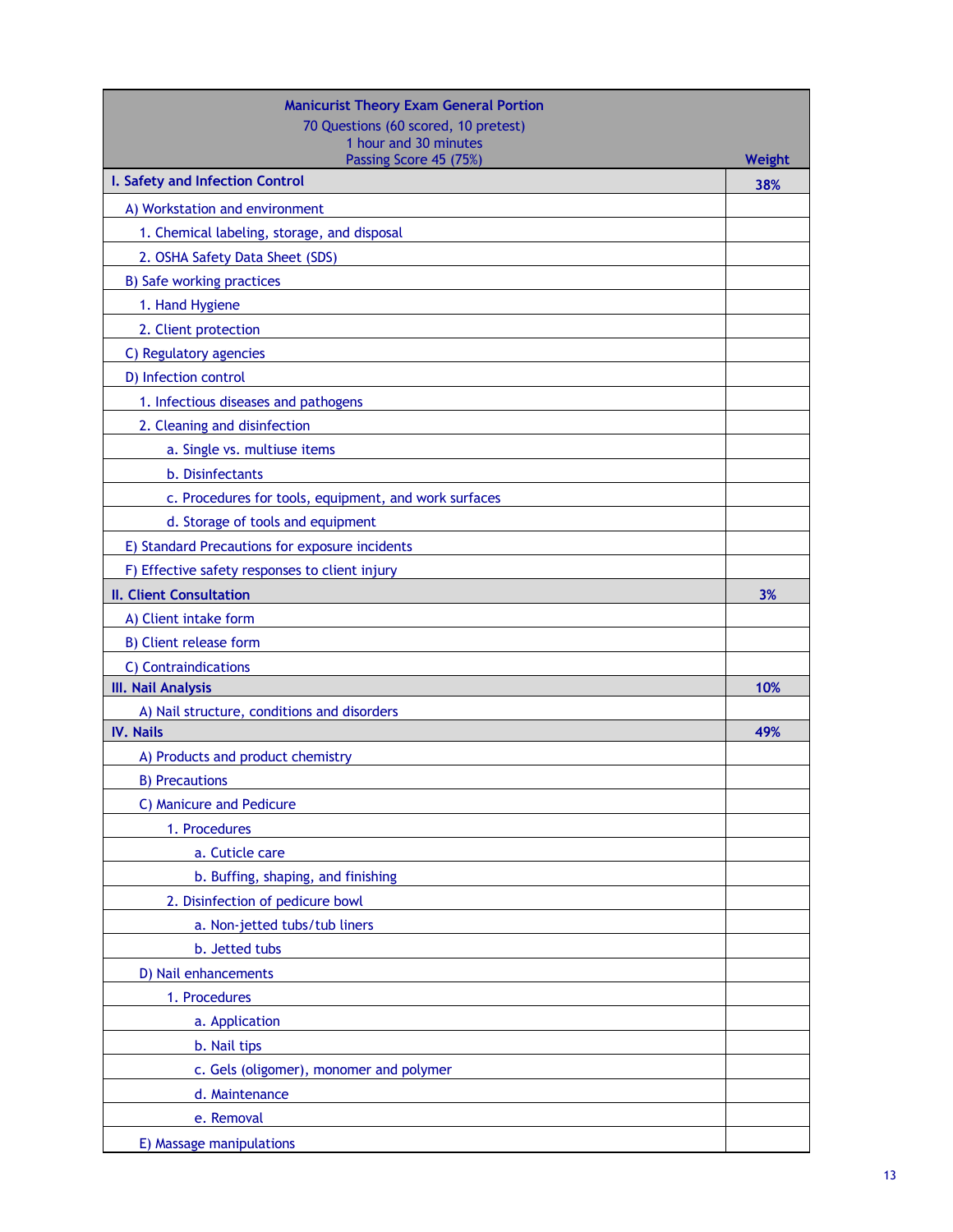| <b>Electrologist Theory Exam General Portion</b>      |        |
|-------------------------------------------------------|--------|
| 60 Questions (50 scored, 10 pretest)                  |        |
| 1 hour and 30 minutes<br>Passing Score 38 (75%)       |        |
| <b>Topic Name</b>                                     | Weight |
| I. Safety and Infection Control                       | 40%    |
| A) Workstation and environment                        |        |
| 1. Chemical labeling, storage, and disposal           |        |
| 2. OSHA Safety Data Sheet (SDS)                       |        |
| B) Safe working practices                             |        |
| 1. Hand Hygiene                                       |        |
| 2. Client protection                                  |        |
| C) Regulatory agencies                                |        |
| D) Infection control                                  |        |
| 1. Infectious diseases and pathogens                  |        |
| 2. Cleaning and disinfection                          |        |
| a. Single vs. multiuse items                          |        |
| b. Disinfectants                                      |        |
| c. Procedures for tools, equipment, and work surfaces |        |
| d. Storage of tools and equipment                     |        |
| E) Standard precautions for exposure incidents        |        |
| F) Effective safety responses to client injury        |        |
| II. Client Consultation                               | 10%    |
| A) Client intake form                                 |        |
| B) Client release form                                |        |
| C) Contraindications                                  |        |
| III. Hair, Scalp, and Skin Analysis                   | 10%    |
| A) Hair structure, type, conditions and disorders     |        |
| B) Skin structure, type, conditions and disorders     |        |
| <b>IV. Analysis and Treatment</b>                     | 24%    |
| A) Pre-treatment                                      |        |
| <b>B)</b> Treatment                                   |        |
| C) Post-treatment                                     |        |
| <b>V. Electricity and Equipment</b>                   | 16%    |
| A) Equipment                                          |        |
| 1. Proper use & Maintenance                           |        |
| 2. Basic principles of electricity                    |        |
| <b>B)</b> Electrolysis                                |        |
| 1. Galvanic/direct current                            |        |
| C) Thermolysis                                        |        |
| 1. High frequency/alternating current                 |        |
| D) Blend Method                                       |        |